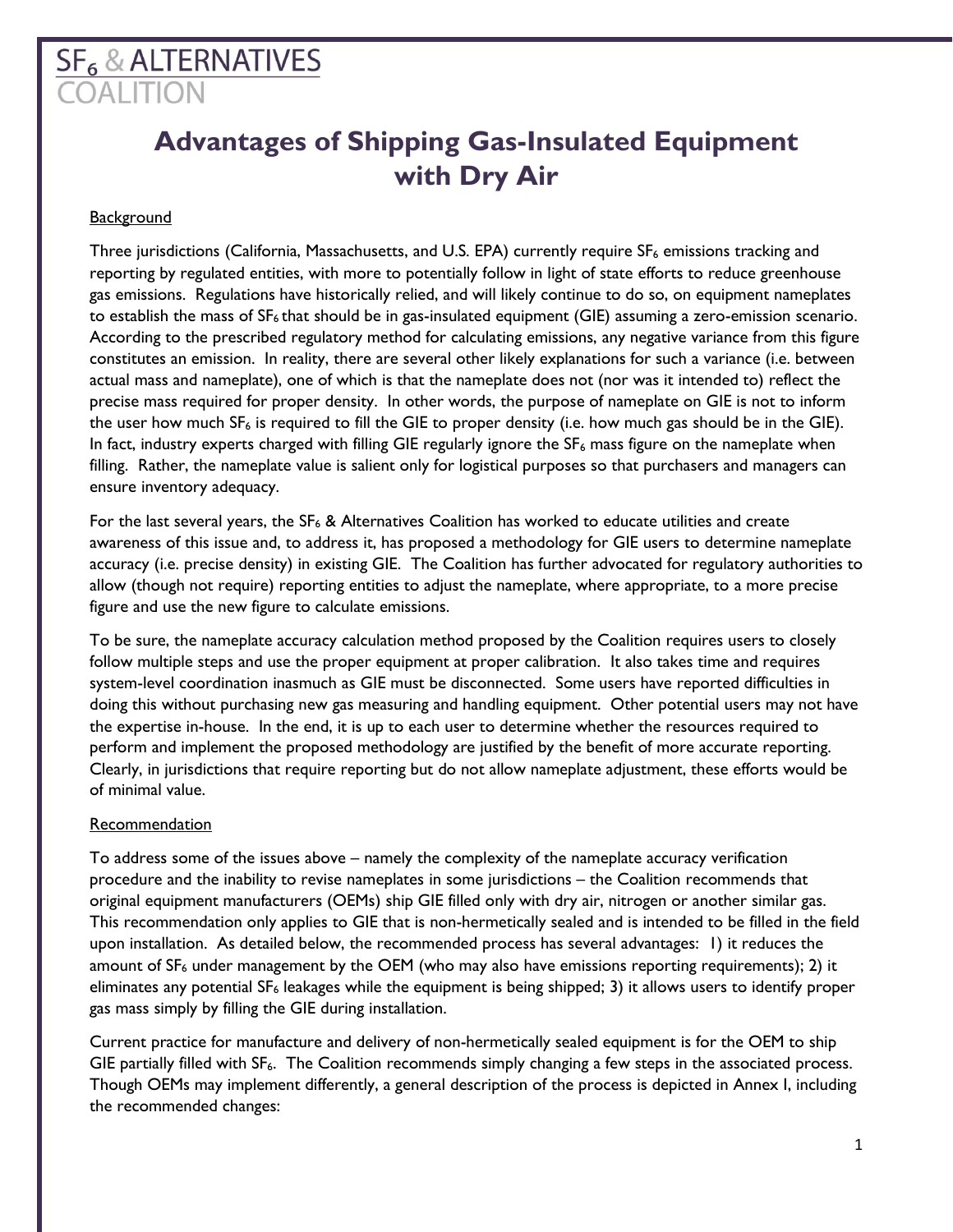As mentioned above, there are several advantages to the recommended approach. First, because OEMs do not fully or even partially fill the GIE with  $SF_6$  for shipping, that reduces the amount of  $SF_6$  needed for inventory at the OEM facility, which leads to a potential reduction in emissions and greater ease in tracking. To be sure, OEMs may still need to maintain an  $SF_6$  inventory for testing purposes, as well as for hermetically-sealed equipment. But the reduction in  $SF_6$  used for shipping should result in a logistical benefit.

Another benefit of shipping with dry air or nitrogen is that it eliminates the risk of  $SF_6$  leakages while the GIE is in transit. Commercial practices vary, but it is common for an OEM to ship SF<sub>6</sub> GIE with an "as-filled" value. In the event the end-user, upon receipt, discovers the GIE to contain less SF<sub>6</sub> than indicated on the "as-filled" value, this would be considered an emission. The recommended approach eliminates this risk.

Finally, the recommended approach makes it possible for the end-user to determine the proper gas mass (i.e. the precise nameplate) simply by filling and commissioning the GIE, assuming this is done properly. There is an added value to this process when the resulting fill value can be used as the nameplate figure for emissions tracking and reporting purposes. In jurisdictions that allow nameplate adjustment, the user would follow proper procedure for approval of the use of the filled value as the new nameplate. In jurisdictions that do not allow nameplate adjustment, we recommend that the user stipulate in the purchase contract that it will accept GIE that does not contain the  $SF_6$  value on the nameplate. This would allow the user to etch, stamp or otherwise append the filled value on the nameplate where none previously existed, as opposed to replacing or adjusting a current figure.

#### **Summary**

In conclusion, the  $SF_6$  & Alternatives Coalition recommends that OEMs and their customers consider the logistical advantages of shipping non-hermetically sealed GIE (e.g., GIE that is intended to be filled in the field) with dry air or another gas other than SF<sub>6</sub>. If subject to regulatory reporting, this will help all parties reduce, track and accurately report emissions.

#### About the Coalition

The SF<sub>6</sub> & Alternatives Coalition is comprised of 16 members who are producers and distributors of SF<sub>6</sub> and  $SF<sub>6</sub>$  alternatives, manufacturers of gas-insulated equipment (GIE), California utilities using GIE, and other  $SF<sub>6</sub>$ stakeholders. Our mission is to: 1) provide a forum for equipment manufacturers using SF6, SF6 producers and distributors, and transmission and distribution equipment owners for discussion of environmental concerns of SF6 as a greenhouse gas; 2) develop best practices and recommendations related to sustainable  $SF<sub>6</sub>$  usage in electric power transmission and distribution; 3) advocate the Coalition positions to federal, state, and local policymakers; 4) educate public and private stakeholders on  $SF<sub>6</sub>$  alternatives; and 5) maintain liaisons with government and industry groups such as U.S. EPA,IEEE, EEI, IEC, CIGRE, and EPRI.

Please contact Jonathan Stewart for further information at 703-841-3245 or [jonathan.stewart@nema.org.](mailto:jonathan.stewart@nema.org)